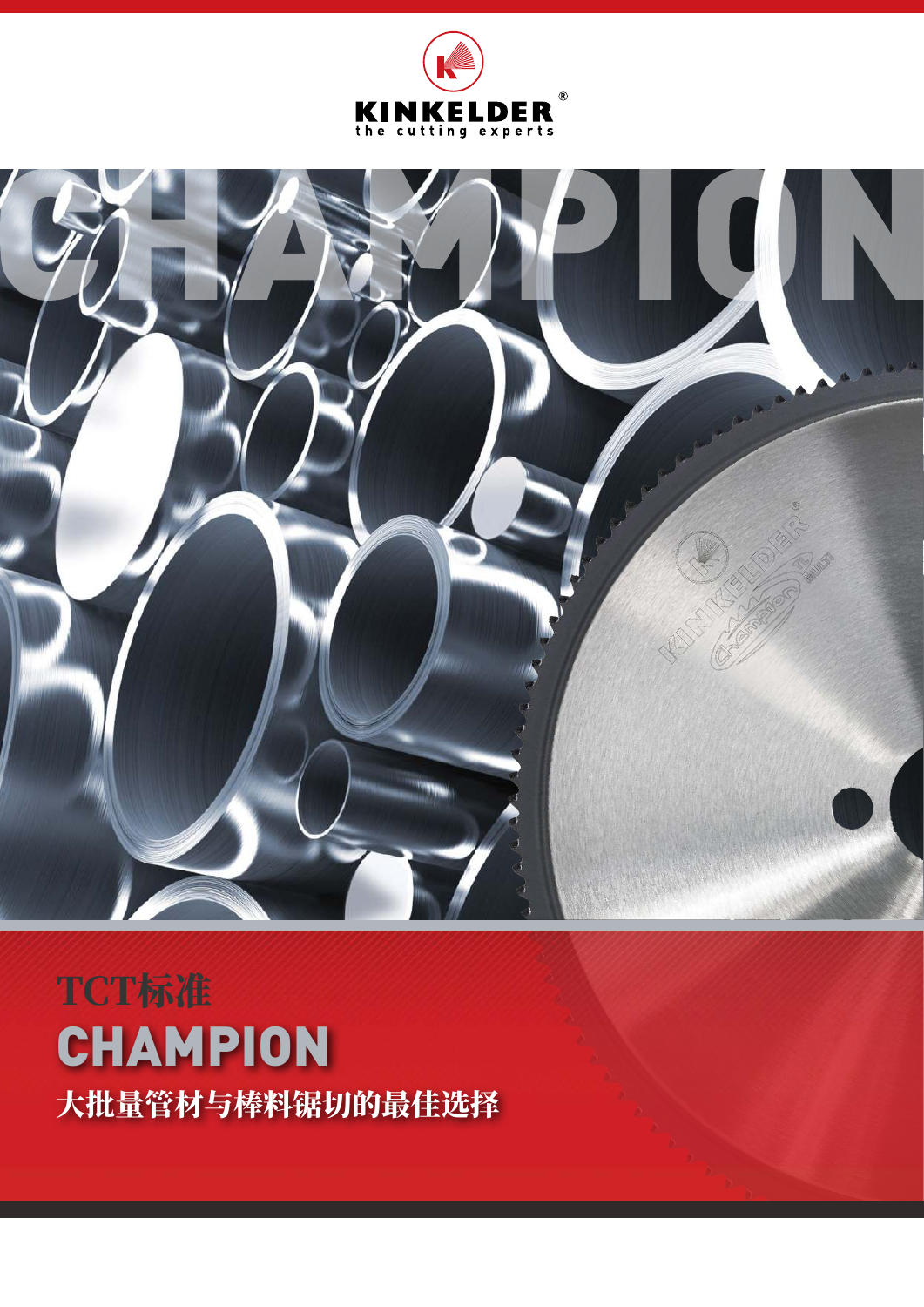### 锯切高硬度管材的最佳选择





采用新的硬质合金等级,PVD涂层,锯片设计和齿型是改善锯切时排屑功,Champion TL 锯片体现了我们最新的创新技术的高性能TCT锯片锯切管材。 Champion TL锯片 适合锯切管材的抗拉强度至850牛顿/平方毫米,在高产量/高端静态锯切机器。

通过新的硬质合金等级和新PVD涂层能有非常平滑的表面光洁度效果,锯片设计和齿 型是改善锯切时排屑功能,而且这系列锯片能比CX 3提高50%的寿命。

| 应用   | 具有抗拉强度高达850 N牛顿/平方毫米去锯切钢管                                                 |
|------|---------------------------------------------------------------------------|
| 锯切参数 | 建议锯切速度范围: 180-280 米/分钟<br>进给: 0.04 - 0.24 毫米/齿                            |
| 锯机   | 锯机:静态锯机 – 高产量 / 高负荷锯机就如Soco, Rattunde, Sinico,<br>Bewo, RSA, Adige, Tsune |

注意: 如要延伸10%寿命, 应采用钢丝刷和高质量切削油。



Champion TL Multi锯片是专门开发去锯多管锯切的抗拉强度为400-800 牛顿/平方 毫米,这种锯片类型特别适用于Rattunde Twin machines而其它应用在多管锯切就适 用于BEWO, RSA, Soco 和Sinico。 我们的锯切专家能为您建议特定的理想参数。

| 应用   | 切割一次多钢管和抗拉强度为400-800牛顿 / 平方毫米                                                        |
|------|--------------------------------------------------------------------------------------|
| 锯切参数 | 建议锯切速度范围: 180 - 290米/分钟<br>进给: 0.03 - 0.19 毫米/齿                                      |
| 锯机   | 锯机:锯机是为了多管切割设计的, 就如锯机Rattunde Twin, BEWO,<br>RSA, Soco 和 Sinico。我们的锯切专家能为您建议特定的理想参数。 |

注意: 如要延伸10%寿命, 应采用钢丝刷和高质量切削油。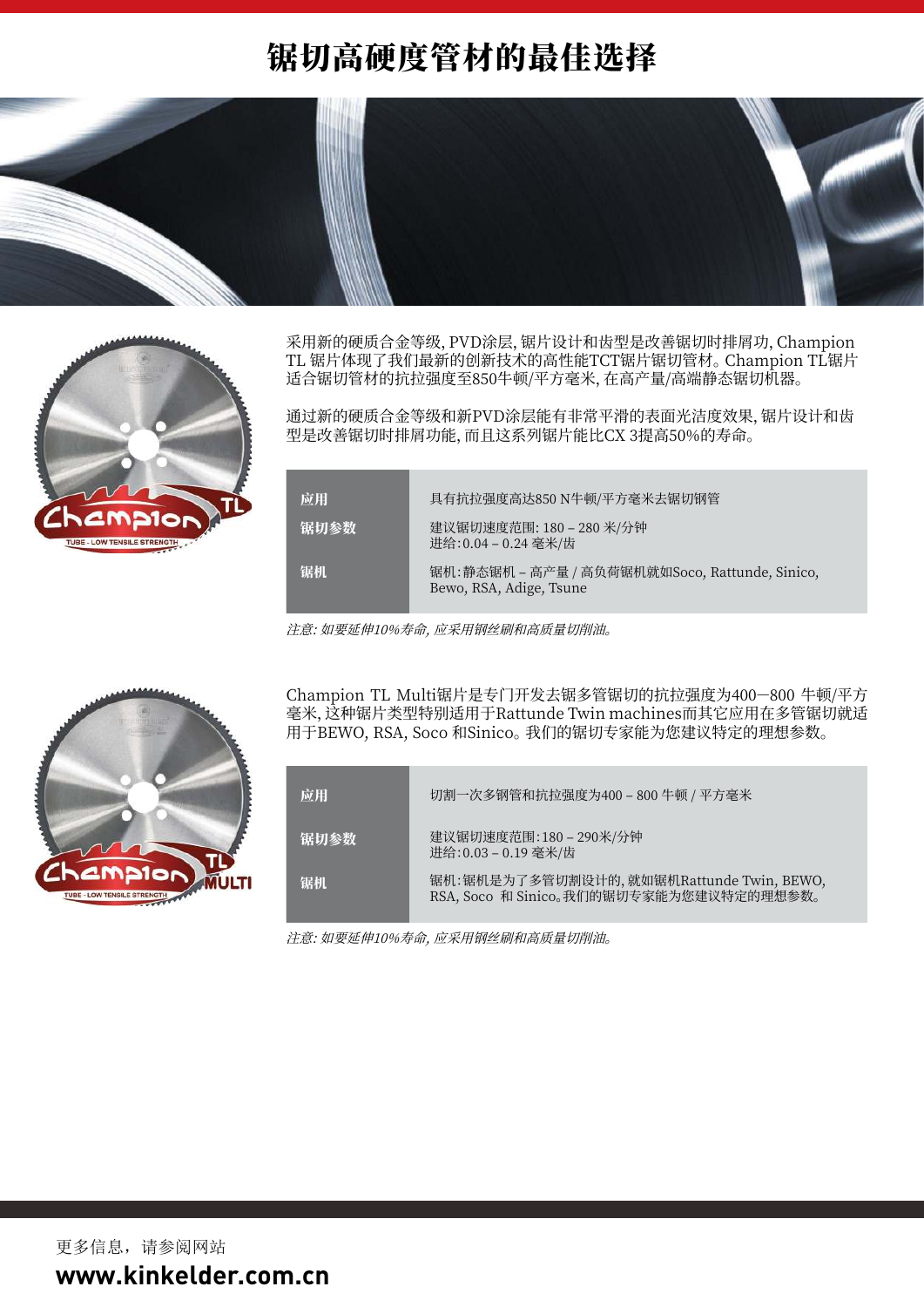## 无与伦比的切割钢管和固体





Champion SL因采用了陶瓷合金外加最新PVD涂层技术,使得该款锯片在锯切棒料拥 有更高的使用寿命。

#### 优点

锯机

Champion SL有以下优势:

| 高寿命<br>• 低噪音 | • 光滑的表面质量<br>• 低的每刀锯切成本                                    |
|--------------|------------------------------------------------------------|
| 应用           | 在中、低强度实心钢材有很好的锯切效果, 而且切割表面质<br>度。切割实心钢材由400 to 800 牛顿/平方毫米 |
| 锯切参数         | 锯切速度范围: 180-120 米/分钟<br>进给: 0,04 - 0,11 毫米/齿               |

Exactcut, Everising, etc.

注意: 如要延伸10%寿命, 应采用钢丝刷和高质量切削油。



Champion TH是最新研发出来的锯片,具有高效率和高寿命的特点。 该款锯片可以锯 切拉伸轻度高达1,800 牛顿/平方毫米薄壁管材。 Champion TH锯片可以应对以下3种 极端的锯切条件:

Soco, Rattunde, Kasto, Nishijima, Tsune, Behringer, Mega,

量高与高直线

- 锯切管材的抗拉伸强度可以高达1,800 牛顿/平方毫米<br>• 锯切速度可以高达350 米/分钟
- 锯切速度可以高达350 米/分钟
- 高进给

| 应用   | 适合锯切中薄壁拉制钢管和高抗拉强度管材。 锯切管材的抗拉伸强度可<br>以高达1,800 牛顿/平方毫米 。 |
|------|--------------------------------------------------------|
| 锯切参数 | 建议锯切速度范围: 200 - 350米/分钟<br>进给:0,04 - 0,2 毫米/齿          |
| 锯机   | Soco, Rattunde, Sinico, Bewo, RSA, Adige               |

注意: 如要延伸10%寿命, 应采用钢丝刷和高质量切削油。